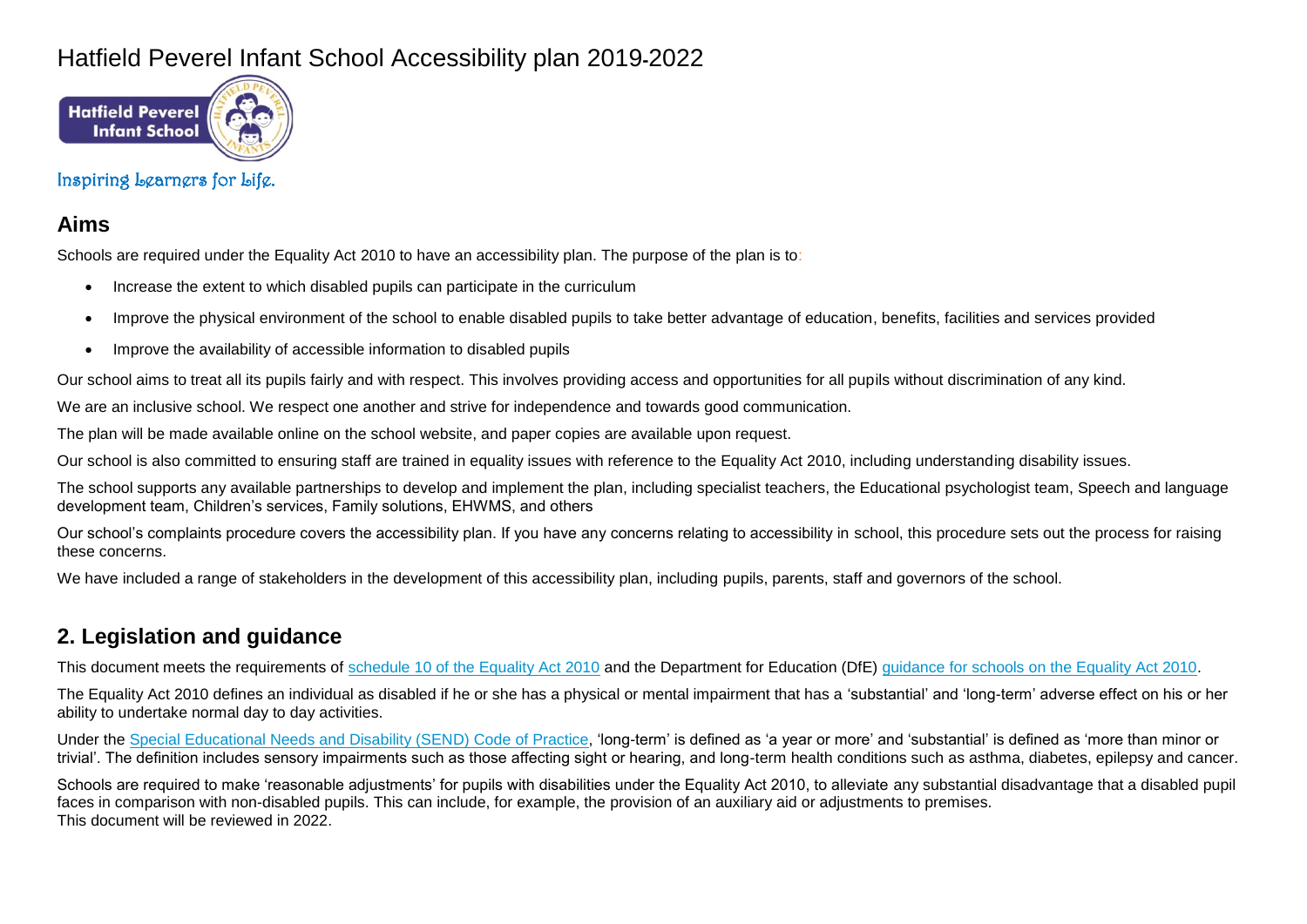| Hatfield Peverel Infant School 2019-2022 |                                                                                                                      |                                                                                                                                                                                                                                                                                                                     |                               |                       |                                         |  |  |
|------------------------------------------|----------------------------------------------------------------------------------------------------------------------|---------------------------------------------------------------------------------------------------------------------------------------------------------------------------------------------------------------------------------------------------------------------------------------------------------------------|-------------------------------|-----------------------|-----------------------------------------|--|--|
| Aspect                                   | Objective                                                                                                            | <b>Accessibility Plan</b><br>Actions                                                                                                                                                                                                                                                                                | Area                          | Lead                  | Timescale                               |  |  |
| <b>PHYSICAL</b><br><b>ENVIRONMENT</b>    | To provide time and space for<br>$\bullet$<br>sensory breaks                                                         | Annual service the sensory area in the resource room.<br>$\bullet$<br>Promote use across the school.<br>$\bullet$<br>Improve provision for groups or SEND children to work in a<br>$\bullet$<br>quiet zone.<br>Additional spaces in classrooms.<br>$\bullet$<br>Use of the outdoor area and playground<br>$\bullet$ | Resource<br>Room              | <b>SENCO</b>          | Annual                                  |  |  |
|                                          | To consider the needs of<br>$\bullet$<br>visual and hearing impairment.                                              | Review lighting, signage, acoustics and floor coverings as<br>$\bullet$<br>future need dictates.<br>Increase print size for key documents /make available in<br>large print<br>Consider signage around the school and grounds.<br>$\bullet$                                                                         | Whole site                    | MG/SENCO/JH           | As required /<br>funding<br>available   |  |  |
|                                          | All class areas to be able to<br>$\bullet$<br>accommodate<br>wheelchair/frame uses and<br>those with physical needs. | Keep access corridors, doorways and floor space clear<br>from furniture and equipment.                                                                                                                                                                                                                              | Main building                 | All staff             | As required                             |  |  |
|                                          | Consider provision for children<br>$\bullet$<br>who may need to have<br>intimate care                                | Look at premises where there may be potential space<br>$\bullet$<br>Talk to the nursery about using the space they have.<br>$\bullet$                                                                                                                                                                               | Main building                 | HT/BM                 |                                         |  |  |
|                                          | Consider a disabled parking<br>space                                                                                 | Discuss where this could be with the junior school.                                                                                                                                                                                                                                                                 | Car park                      | HT                    |                                         |  |  |
|                                          | Inclusion at lunchtime                                                                                               | Ensure a space and appropriate furniture for new child<br>To be able to sit with other children in the hall.                                                                                                                                                                                                        | Hall                          |                       |                                         |  |  |
| <b>CURRICULUM</b>                        | Class furniture to be<br>accessible for wheelchair<br>users.                                                         | Audit furniture height and accessibility to suit specific pupil<br>needs as necessary. Height adjustable if possible.<br>Currently in reception classes only                                                                                                                                                        | Class areas &<br>lunch hall   | <b>SENCO</b>          | As required                             |  |  |
|                                          | Access to laptops or PCs in<br>own class area to aid<br>recording of written work.                                   | All classes to have a minimum of 2 PCs and one laptop.<br>$\bullet$<br>Involvement of specialist teacher advice as necessary.<br>$\bullet$<br>Child-friendly coloured keyboards.<br>$\bullet$                                                                                                                       | Class areas                   | SENCO/ICT<br>Leader   | As required<br>Completed<br>and checked |  |  |
|                                          | Access to class work when<br>$\bullet$<br>pupils unable to attend due to<br>medical needs.                           | Provision of additional homework or activities as<br>$\bullet$<br>needed/requested by families.<br>Part time education flexibly negotiated as needed for<br>individual pupils.                                                                                                                                      | Individual<br>pupils off site | SENCO/<br>Headteacher | As required                             |  |  |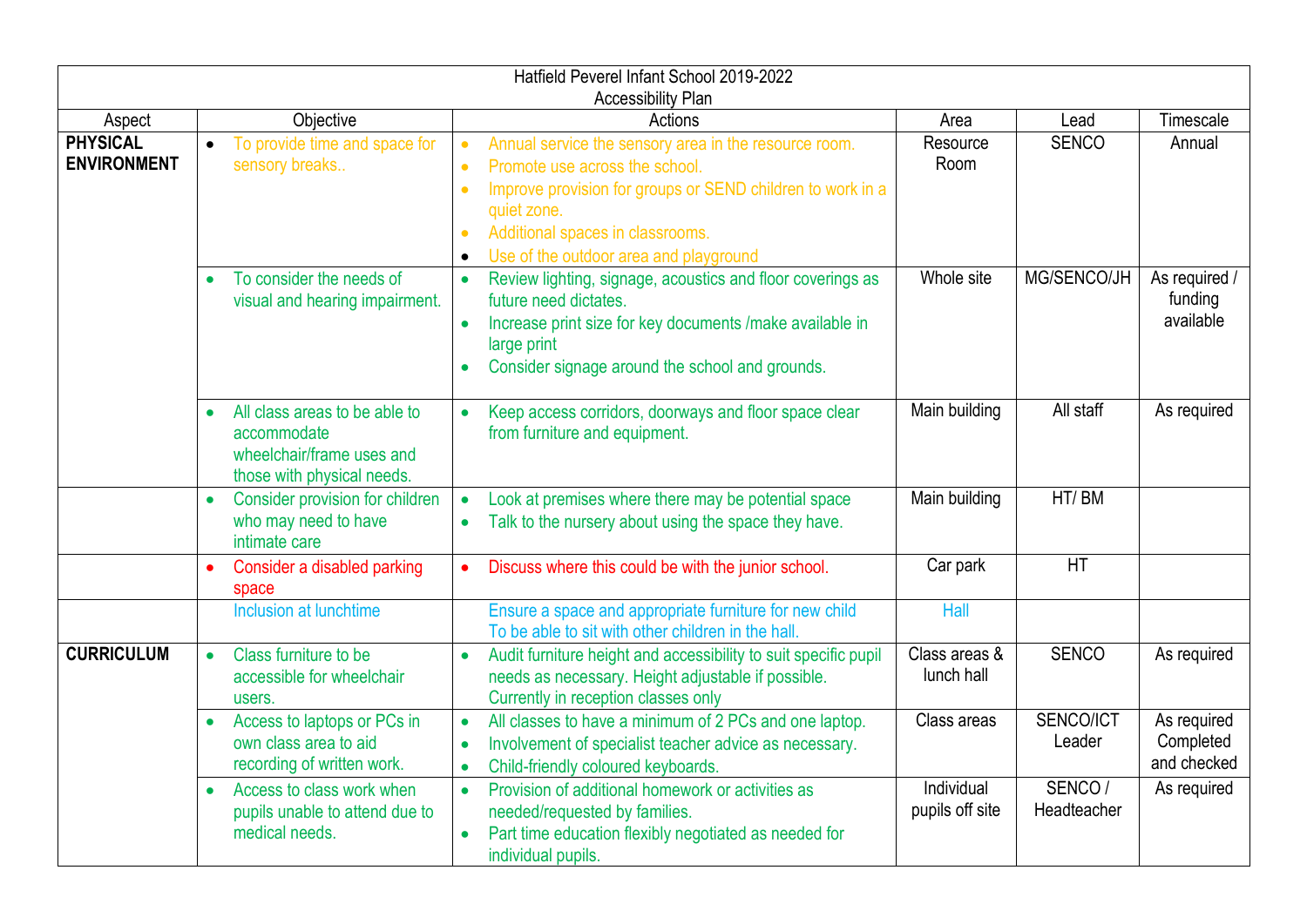| Access to alternative<br>$\bullet$<br>resources to support physical<br>need.                                                                                            | Assess individual pupil need with advice from specialist<br>teachers and occupational therapists. Research best<br>practice.<br>Purchase smaller items and resources to ensure inclusion<br>across the curriculum e.g. writing slope, finger grips,<br>coloured paper, and enlarged print.<br>Negotiate other items through SEN budget.<br>$\bullet$<br>New resources for younger age group.                                                                                                                                  | Individual pupil<br>use: class<br>based                                     | <b>SENCO</b>                     | As required                                   |
|-------------------------------------------------------------------------------------------------------------------------------------------------------------------------|-------------------------------------------------------------------------------------------------------------------------------------------------------------------------------------------------------------------------------------------------------------------------------------------------------------------------------------------------------------------------------------------------------------------------------------------------------------------------------------------------------------------------------|-----------------------------------------------------------------------------|----------------------------------|-----------------------------------------------|
| Access to all off site<br>$\bullet$<br>educational visits.                                                                                                              | Assess all off site provision and organise accessible visits.<br>Additional adult places funded by the school for physical<br>and medical needs pupils<br>Liaise with parents to accompany us on local walks<br>$\bullet$                                                                                                                                                                                                                                                                                                     | Visit<br>sites/transport                                                    | SENCO / Class<br>teachers / EVC  | As required                                   |
| Improve the outcomes and<br>participation of children with<br>social, emotional and mental<br>health needs.                                                             | Ensure this is on SDP and PSHE plans so all stakeholders<br>are invested.<br>Introduce support through Zones of Regulation scheme<br>$\bullet$<br>across the school.<br>Research and invest in alternative and extra provision for<br>$\bullet$<br>children with these needs.<br>PSHE needs assessed and provided for after closures<br>$\bullet$                                                                                                                                                                             | Whole school                                                                | HT/SENDCo                        |                                               |
| Differentiated teaching plans<br>$\bullet$<br>and activities to suit individual<br>pupil needs; deployment of<br><b>LSA</b> support and training<br>needs of staff met. | Organise and include appropriate individualised work e.g.<br>$\bullet$<br>sensory breaks, movement breaks or physio.<br>Use of integrated work e.g. differentiated to ensure access<br>$\bullet$<br>and parallel work e.g. in PE, as appropriate.<br>Seek advice from professionals as necessary.<br>Provide up to date training for all staff on ASD and ADHD<br>$\bullet$<br>and safeguarding.<br>Training for staff on basic Makaton and more specifically<br>for new member of staff<br>Employ Sp and L LSA to replace AH | For individual<br>pupils<br>including hall,<br>resource area,<br>ICT suite. | <b>SENCO / Class</b><br>teachers | As required                                   |
| Enable better curriculum<br>$\bullet$<br>access for individuals with<br><b>SEND</b>                                                                                     | Use of specialist advice from the Witham collaborative<br>$\bullet$<br>group funded speech and language therapist.<br>Screening children falling below NHS thresholds and<br>advice for paperwork or individual programmes sought.<br>Use of specialist advice from the Witham collaborative<br>group funded Education Psychologist.<br>Professional advice and reports aiding access to the<br>curriculum for selected pupils.                                                                                               | Individual<br>pupils<br>Class teachers<br><b>SENCO</b>                      | <b>SENCO</b>                     | Half termly<br>support<br>Booked for<br>17/18 |